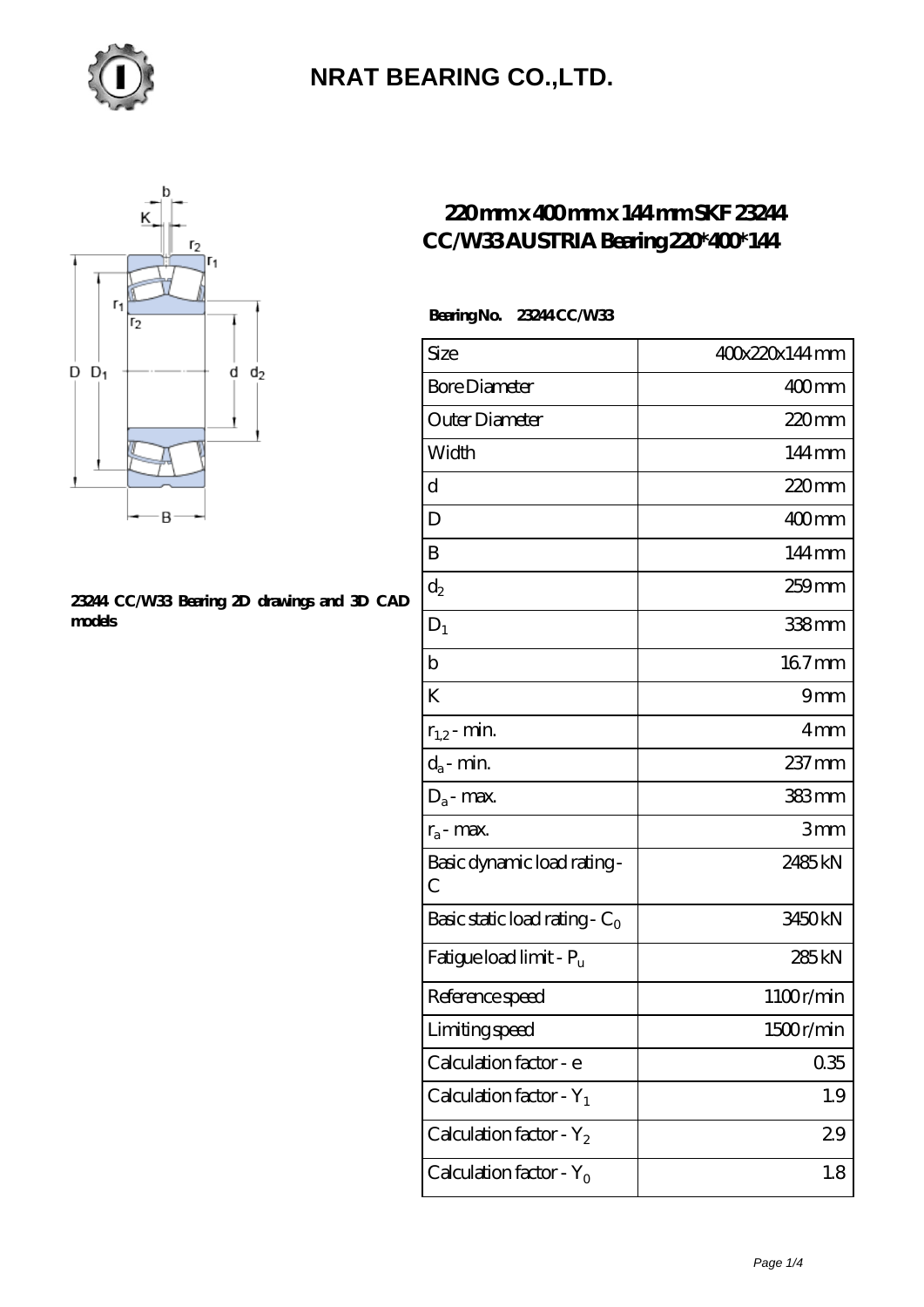

| Category                  | Spherical Roller Bearings                                                                                                                                                                                     |
|---------------------------|---------------------------------------------------------------------------------------------------------------------------------------------------------------------------------------------------------------|
| Inventory                 | Q0                                                                                                                                                                                                            |
| Manufacturer Name         | <b>SKF</b>                                                                                                                                                                                                    |
| Minimum Buy Quantity      | N/A                                                                                                                                                                                                           |
| Weight/Kilogram           | 82.424                                                                                                                                                                                                        |
| Product Group             | BO4311                                                                                                                                                                                                        |
| Internal Clearance        | CO-Medium                                                                                                                                                                                                     |
| Mounting Method           | Shaft Mount                                                                                                                                                                                                   |
| Rolling Element           | Spherical Roller Bearing                                                                                                                                                                                      |
| <b>Bore Profile</b>       | Straight                                                                                                                                                                                                      |
| Cage Material             | <b>Steel</b>                                                                                                                                                                                                  |
| Enclosure                 | Open                                                                                                                                                                                                          |
| Number of Rows of Rollers | Double Row                                                                                                                                                                                                    |
| Relubricatable            | Yes                                                                                                                                                                                                           |
| Withdrawal Sleeve         | Not Applicable                                                                                                                                                                                                |
| Withdrawal Nut            | Not Applicable                                                                                                                                                                                                |
| Inch - Metric             | Metric                                                                                                                                                                                                        |
| Long Description          | 220MM Straight Bore;<br>400MM Outside Diameter;<br>144MM Width;<br>CO Medium Clearance;<br>Shaft Mount; Double Row<br>of Spherical Roller Bearings;<br>Steel Cage Material; Open<br>Enclosure; Relubricatable |
| Category                  | Spherical Roller Bearing                                                                                                                                                                                      |
| <b>UNSPSC</b>             | 31171510                                                                                                                                                                                                      |
| Harmonized Tariff Code    | 84823080                                                                                                                                                                                                      |
| Noun                      | Bearing                                                                                                                                                                                                       |
| Keyword String            | Spherical                                                                                                                                                                                                     |
| Manufacturer URL          | http://www.skf.com                                                                                                                                                                                            |
| Weight/LBS                | 181.551                                                                                                                                                                                                       |
| Width                     | 5.669 Inch   144 Millimeter                                                                                                                                                                                   |
| Bore                      | 8661 Inch   220 Millimeter                                                                                                                                                                                    |
|                           |                                                                                                                                                                                                               |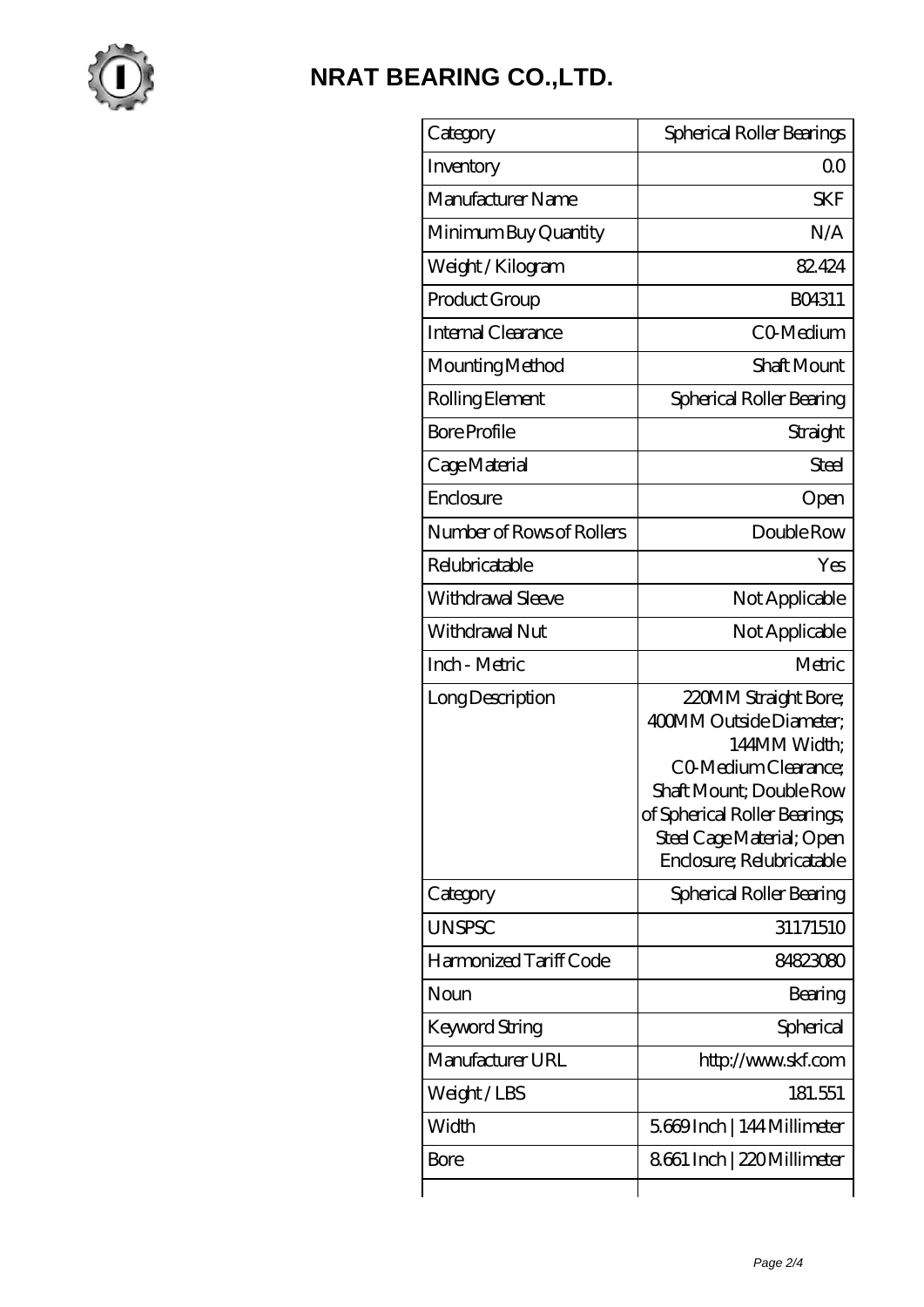

| Adapter Part Number               | Not Applicable Inch   Not<br>Applicable Millimeter |
|-----------------------------------|----------------------------------------------------|
| Outside Diameter                  | 15.748 Inch   400 Millimeter                       |
| bore diameter:                    | $220$ mm                                           |
| maximum rpm:                      | 1500RPM                                            |
| outside diameter:                 | 400mm                                              |
| operating temperature<br>range:   | Maximum of $+300^{\circ}$ F                        |
| overall width:                    | 144mm                                              |
| cage material:                    | <b>Steel</b>                                       |
| bore type:                        | Straight                                           |
| bearing material:                 | Steel                                              |
| outer ring type:                  | Not Split                                          |
| cage type:                        | Inner Ring Guided                                  |
| internal clearance:               | CO                                                 |
| precision rating                  | Not Rated                                          |
| closure type:                     | Open                                               |
| finish/coating                    | Uncoated                                           |
| lubrication hole type:            | Lubrication Groove & Hole                          |
| outer ring width:                 | 144mm                                              |
| dynamic load capacity:            | 2360kN                                             |
| fillet radius                     | 3mm                                                |
| static load capacity.             | 3450 <sub>kN</sub>                                 |
| series                            | 232                                                |
| $\mathrm{d}_2$                    | $259$ mm                                           |
| $D_1$                             | 338mm                                              |
| $r_{1,2}$ min.                    | 4 <sub>mm</sub>                                    |
| $d_{a}$ min.                      | 237 mm                                             |
| $D_a$ max.                        | 383mm                                              |
| $r_a$ max.                        | 3mm                                                |
| Basic dynamic load rating C       | 2485 <sub>kN</sub>                                 |
| Basic static load rating $C_0$    | 3450kN                                             |
| Fatigue load limit P <sub>u</sub> | 285 <sub>kN</sub>                                  |
|                                   |                                                    |